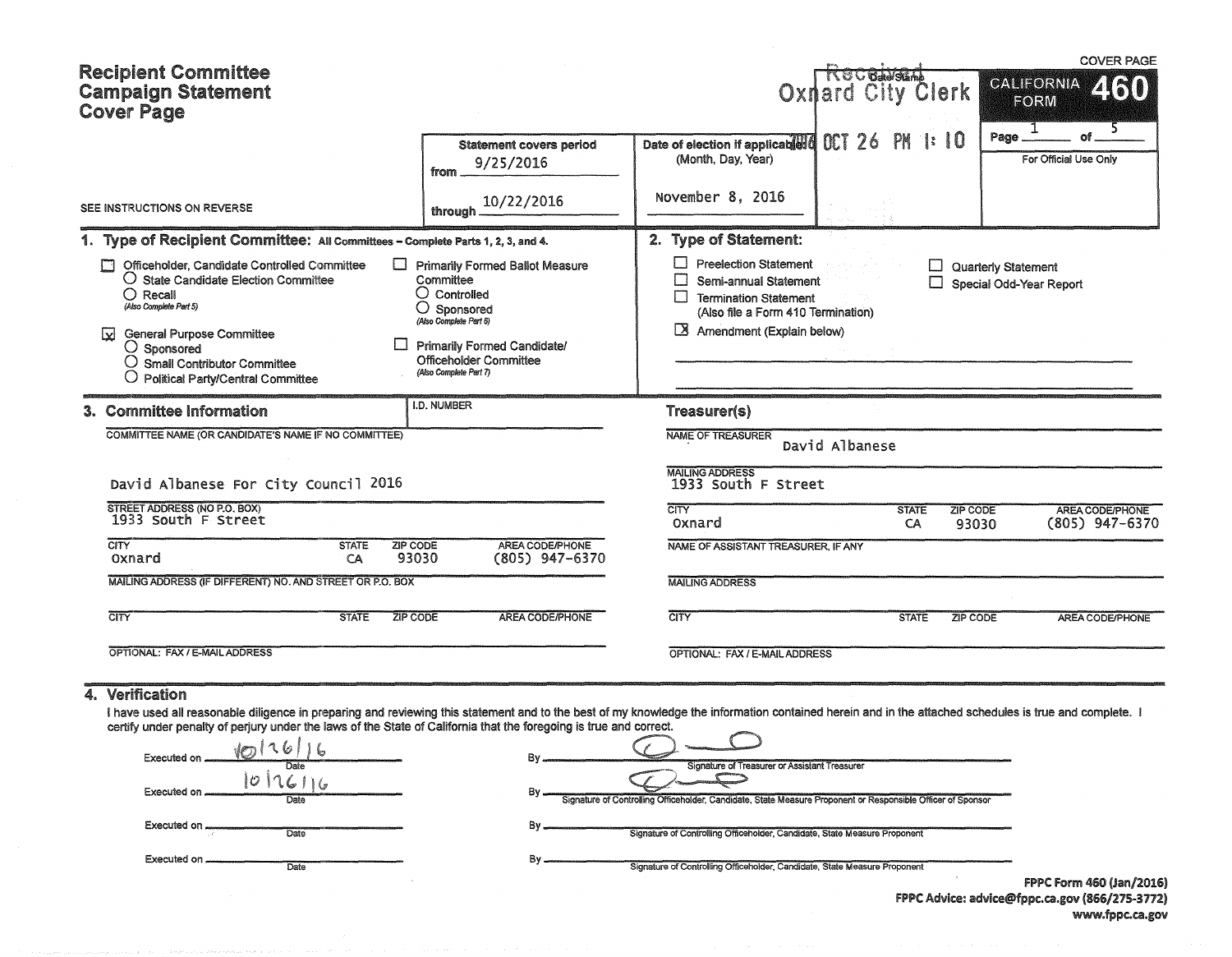## **Recipient Committee Campaign Statement** Cover Page - Part 2



### 5. Officeholder or Candidate Controlled Committee

#### NAME OF OFFICEHOLDER OR CANDIDATE

#### David Albanese

CITY

1933 South F Street

| OFFICE SOUGHT OR HELD (INCLUDE LOCATION AND DISTRICT NUMBER IF APPLICABLE) |      |              |            |
|----------------------------------------------------------------------------|------|--------------|------------|
| City Council                                                               |      |              |            |
| RESIDENTIAL/BUSINESS ADDRESS (NO. AND STREET)                              | CITY | <b>STATE</b> | <b>ZIP</b> |

Related Committees Not included in this Statement: List any committees not included in this statement that are controlled by you or are primarily formed to receive contributions or make expenditures on behalf of your candidacy.

Oxnard

**ZIP CODE** 

CA

93030

**AREA CODE/PHONE** 

| <b>COMMITTEE NAME</b>                                           | <b>ILD. NUMBER</b>           |           |
|-----------------------------------------------------------------|------------------------------|-----------|
| ж.                                                              |                              |           |
|                                                                 |                              |           |
| <b>NAME OF TREASURER</b>                                        | <b>CONTROLLED COMMITTEE?</b> |           |
|                                                                 |                              |           |
|                                                                 | YES                          | <b>NO</b> |
| <b>STREET ADDRESS (NO P.O. BOX)</b><br><b>COMMITTEE ADDRESS</b> |                              |           |
|                                                                 |                              |           |

**STATE** 

| <b>COMMITTEE NAME</b>                                    | <b>ID. NUMBER</b>            |
|----------------------------------------------------------|------------------------------|
|                                                          |                              |
| <b>NAME OF TREASURER</b>                                 | <b>CONTROLLED COMMITTEE?</b> |
|                                                          | NO<br>YES                    |
| <b>COMMITTEE ADDRESS</b><br>STREET ADDRESS (NO P.O. BOX) |                              |

 $\overline{\text{CIV}}$ **STATE ZIP CODE** AREA CODE/PHONE

### 6. Primarily Formed Ballot Measure Committee

| NAME OF BALLOT MEASURE |  |
|------------------------|--|
|------------------------|--|

| <b>BALLOT NO. OR LETTER</b> | <b>JURISDICTION</b> | -0.111224-121224-1-122524-1-1225-1-1225-1-1225-1-1225-1-1225-1-1225-1-1225-1-1226-1-1226-1-1226-1-1226-1-1226-<br><b>SUPPORT</b><br><b>OPPOSE</b><br><b>Report</b> |
|-----------------------------|---------------------|--------------------------------------------------------------------------------------------------------------------------------------------------------------------|
|-----------------------------|---------------------|--------------------------------------------------------------------------------------------------------------------------------------------------------------------|

Identify the controlling officeholder, candidate, or state measure proponent, if any.

NAME OF OFFICEHOLDER, CANDIDATE, OR PROPONENT

| OFFICE SOUGHT OR HELD | <b>I DISTRICT NO. IF ANY</b> |
|-----------------------|------------------------------|
|                       |                              |

7. Primarily Formed Candidate/Officeholder Committee List names of officeholder(s) or candidate(s) for which this committee is primarily formed.

| NAME OF OFFICEHOLDER OR CANDIDATE        | OFFICE SOUGHT OR HELD | <b>SUPPORT</b><br><b>OPPOSE</b>        |
|------------------------------------------|-----------------------|----------------------------------------|
| <b>NAME OF OFFICEHOLDER OR CANDIDATE</b> | OFFICE SOUGHT OR HELD | <b>SUPPORT</b><br><b>OPPOSE</b>        |
| <b>NAME OF OFFICEHOLDER OR CANDIDATE</b> | OFFICE SOUGHT OR HELD | <b>SUPPORT</b><br><b>OPPOSE</b><br>- 1 |
| <b>NAME OF OFFICEHOLDER OR CANDIDATE</b> | OFFICE SOUGHT OR HELD | <b>SUPPORT</b><br><b>OPPOSE</b>        |

Attach continuation sheets if necessary

**FPPC Form 460 (Jan/2016)** FPPC Advice: advice@fppc.ca.gov (866/275-3772) www.fppc.ca.gov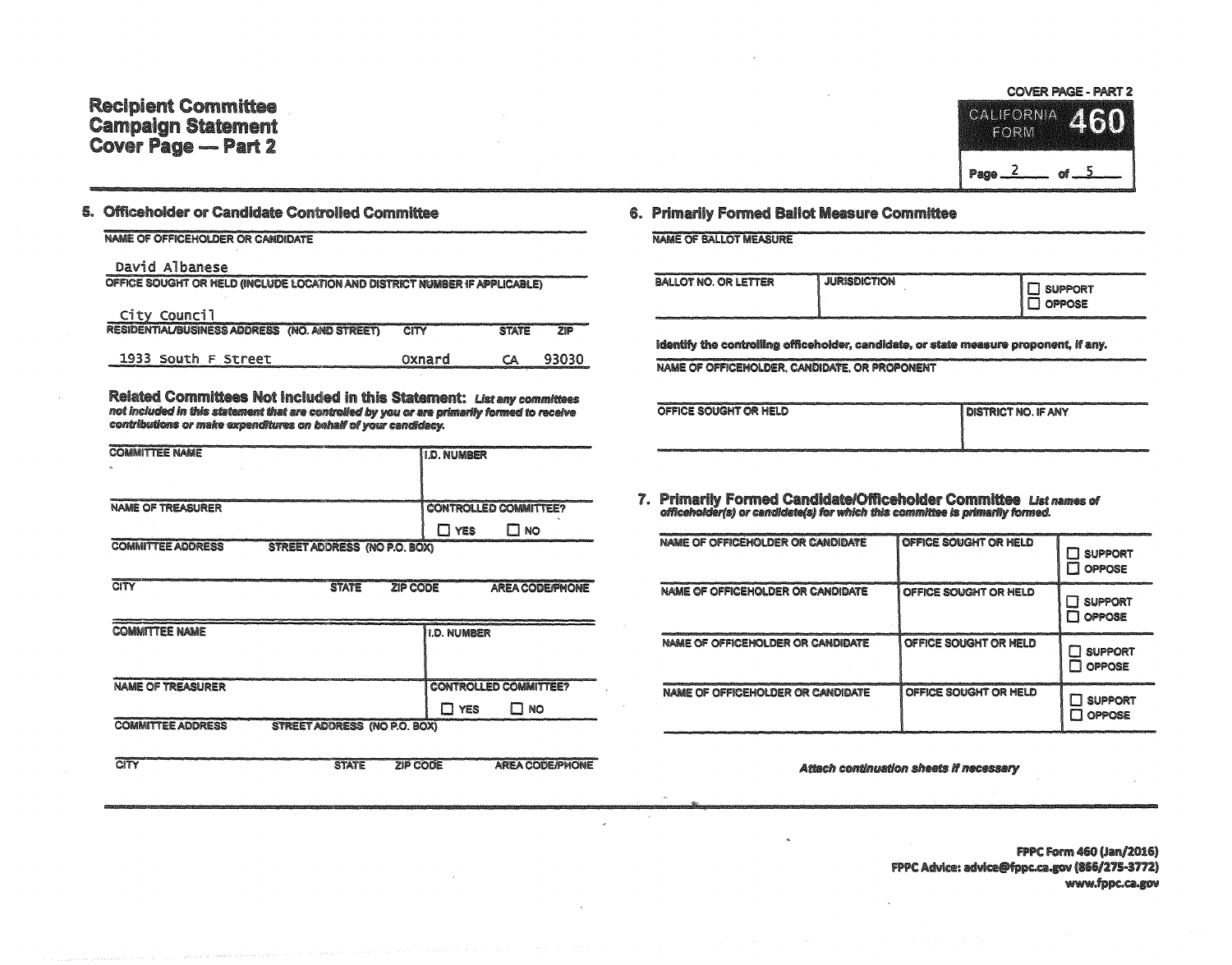| <b>Campaign Disclosure Statement</b><br><b>Summary Page</b><br>SEE INSTRUCTIONS ON REVERSE<br><b>NAME OF FILER</b><br>David Albanese for City Council 2016                                                                                                                                                                               | Amounts may be rounded<br>to whole dollars.                                                                  | $from$ <sub>----</sub><br>through                                                                                                                                                                                                                                                                                                                                                           | <b>Statement covers period</b><br>9/25/2016<br>10/22/2016                             | <b>SUMMARY PAGE</b><br>CALIFORNIA<br>460<br>FORM<br>$\overline{\mathbf{3}}$<br>5<br>Page ___<br>__ of _<br><b>I.D. NUMBER</b>                          |
|------------------------------------------------------------------------------------------------------------------------------------------------------------------------------------------------------------------------------------------------------------------------------------------------------------------------------------------|--------------------------------------------------------------------------------------------------------------|---------------------------------------------------------------------------------------------------------------------------------------------------------------------------------------------------------------------------------------------------------------------------------------------------------------------------------------------------------------------------------------------|---------------------------------------------------------------------------------------|--------------------------------------------------------------------------------------------------------------------------------------------------------|
| <b>Contributions Received</b><br>З.                                                                                                                                                                                                                                                                                                      | Column A<br>TOTAL THIS PERIOD<br>(FROM ATTACHED SCHEDULES)<br>Ω<br>2,150<br>2.150<br>-8<br>$\Omega$<br>2,150 | Column B<br>CALENDAR YEAR<br>TOTAL TO DATE<br>$\Omega$<br>S<br><b>2.ISU</b><br>2,150<br>$\Omega$<br>2,150                                                                                                                                                                                                                                                                                   | <b>General Elections</b><br>20. Contributions<br>Received<br>21. Expenditures<br>Made | <b>Calendar Year Summary for Candidates</b><br>Running in Both the State Primary and<br>1/1 through 6/30<br>7/1 to Date                                |
| <b>Expenditures Made</b>                                                                                                                                                                                                                                                                                                                 | 2.050<br>S<br>2.050<br>$\Omega$<br>$\Omega$<br>2,050                                                         | 2,050<br>$\mathbf 0$<br>2,050<br>$\Omega$<br>$\Omega$<br>2.050                                                                                                                                                                                                                                                                                                                              | Candidates<br>Date of Election<br>(mm/dd/yy)                                          | <b>Expenditure Limit Summary for State</b><br>22. Cumulative Expenditures Made*<br>(if Subject to Voluntary Expenditure Limit)<br><b>Total to Date</b> |
| <b>Current Cash Statement</b><br>12. Beginning Cash Balance  Previous Summary Page, Line 16<br>16. ENDING CASH BALANCE Add Lines 12 + 13 + 14. then subtract Line 15<br>If this is a termination statement, Line 16 must be zero.<br>17. LOAN GUARANTEES RECEIVED Schedule B, Part 2 \$<br><b>Cash Equivalents and Outstanding Debts</b> | O<br>-8<br>2,150<br>$\Omega$<br>2,050<br>100<br>$\Omega$<br>2,150                                            | To calculate Column B.<br>add amounts in Column<br>A to the corresponding<br>amounts from Column B<br>of your last report. Some<br>amounts in Column A may<br>be negative figures that<br>should be subtracted from<br>previous period amounts. If<br>this is the first report being<br>filed for this calendar year,<br>only carry over the amounts<br>from Lines 2, 7, and 9 (if<br>any). | reported in Column B.                                                                 | *Amounts in this section may be different from amounts                                                                                                 |
| 19. Outstanding Debts Add Line 2 + Line 9 in Column B above                                                                                                                                                                                                                                                                              | S.                                                                                                           |                                                                                                                                                                                                                                                                                                                                                                                             |                                                                                       | <b>FPPC Form 460 (Jan/2016)</b><br>FPPC Advice: advice@fppc.ca.gov (866/275-3772)                                                                      |

www.fppc.ca.gov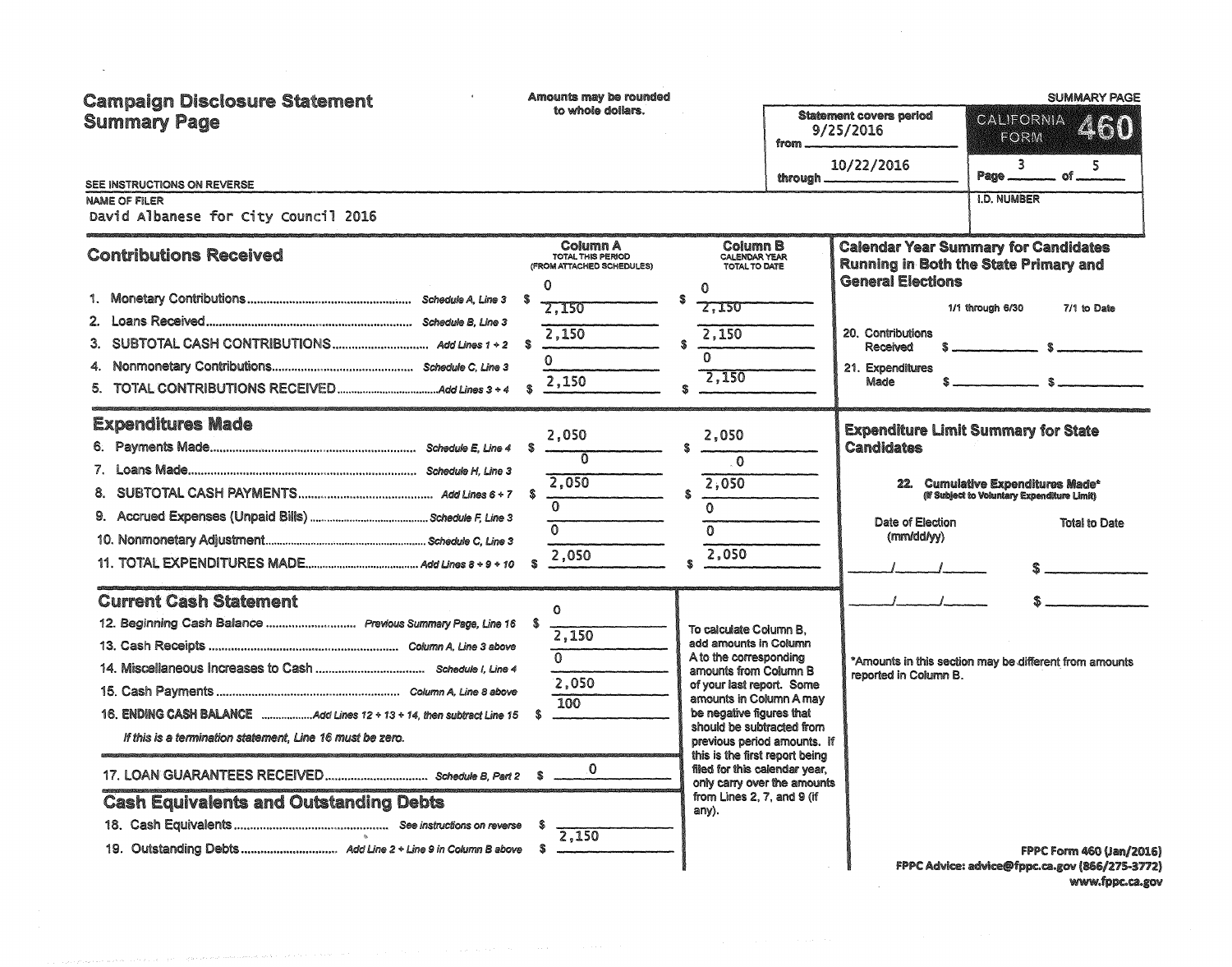| <b>Schedule E</b><br><b>Payments Made</b>                                                                                       | Amounts may be rounded<br>Statement covers period<br>to whole dollars.<br>9/25/2016<br>from . |                        | FORM                       | <b>SCHEDULE E</b><br>CALIFORNIA 460 |  |  |
|---------------------------------------------------------------------------------------------------------------------------------|-----------------------------------------------------------------------------------------------|------------------------|----------------------------|-------------------------------------|--|--|
| SEE INSTRUCTIONS ON REVERSE<br><b>NAME OF FILER</b>                                                                             |                                                                                               | 10/22/2016<br>through. | Page<br><b>I.D. NUMBER</b> |                                     |  |  |
| David Albanese for City Council<br>2016                                                                                         |                                                                                               |                        |                            |                                     |  |  |
| CODES: If one of the following codes accurately describes the payment, you may enter the code. Otherwise, describe the payment. |                                                                                               |                        |                            |                                     |  |  |

|       | CMP campaign paraphernalia/misc.                              |     | <b>MBR</b> member communications              |      | RAD radio airtime and production costs                    |
|-------|---------------------------------------------------------------|-----|-----------------------------------------------|------|-----------------------------------------------------------|
|       | CNS campaign consultants                                      |     | MTG meetings and appearances                  |      | RFD returned contributions                                |
|       | CTB contribution (explain nonmonetary)*                       |     | OFC office expenses                           | SAL. | campaign workers' salaries                                |
|       | CVC civic donations                                           |     | PET petition circulating                      |      | TEL t.v. or cable airlime and production costs            |
| FIL I | candidate filing/ballot fees                                  |     | PHO phone banks                               |      | TRC candidate travel, lodging, and meals                  |
|       | <b>FND</b> fundraising events                                 |     | POL polling and survey research               |      | TRS staff/spouse travel, lodging, and meals               |
| IND.  | independent expenditure supporting/opposing others (explain)* |     | POS postage, delivery and messenger services  | TSF  | transfer between committees of the same candidate/sponsor |
|       | <b>LEG</b> legal defense                                      |     | PRO professional services (legal, accounting) | VOT  | voter registration                                        |
| LIT.  | campaign literature and mailings                              | PRT | print ads                                     |      | WEB information technology costs (internet, e-mail)       |

- $LT$ campaign literature and mailings
- NAME AND ADDRESS OF PAYEE<br>(IF COMMITTEE, ALSO ENTER I.D. NUMBER) CODE OR DESCRIPTION OF PAYMENT AMOUNT PAID **MTG** City of Oxnard Parks & Rec Office Kick-Off Event \$400.00 \$1,310.00 APPEXX Printing CMP Signs APPEXX Printing CMP Flyers \$340.00

\* Payments that are contributions or independent expenditures must also be summarized on Schedule D.

**SUBTOTAL \$ 2,050** 

# **Schedule E Summary**

**FPPC Form 460 (Jan/2016)** FPPC Advice: advice@fppc.ca.gov (866/275-3772) www.fppc.ca.gov